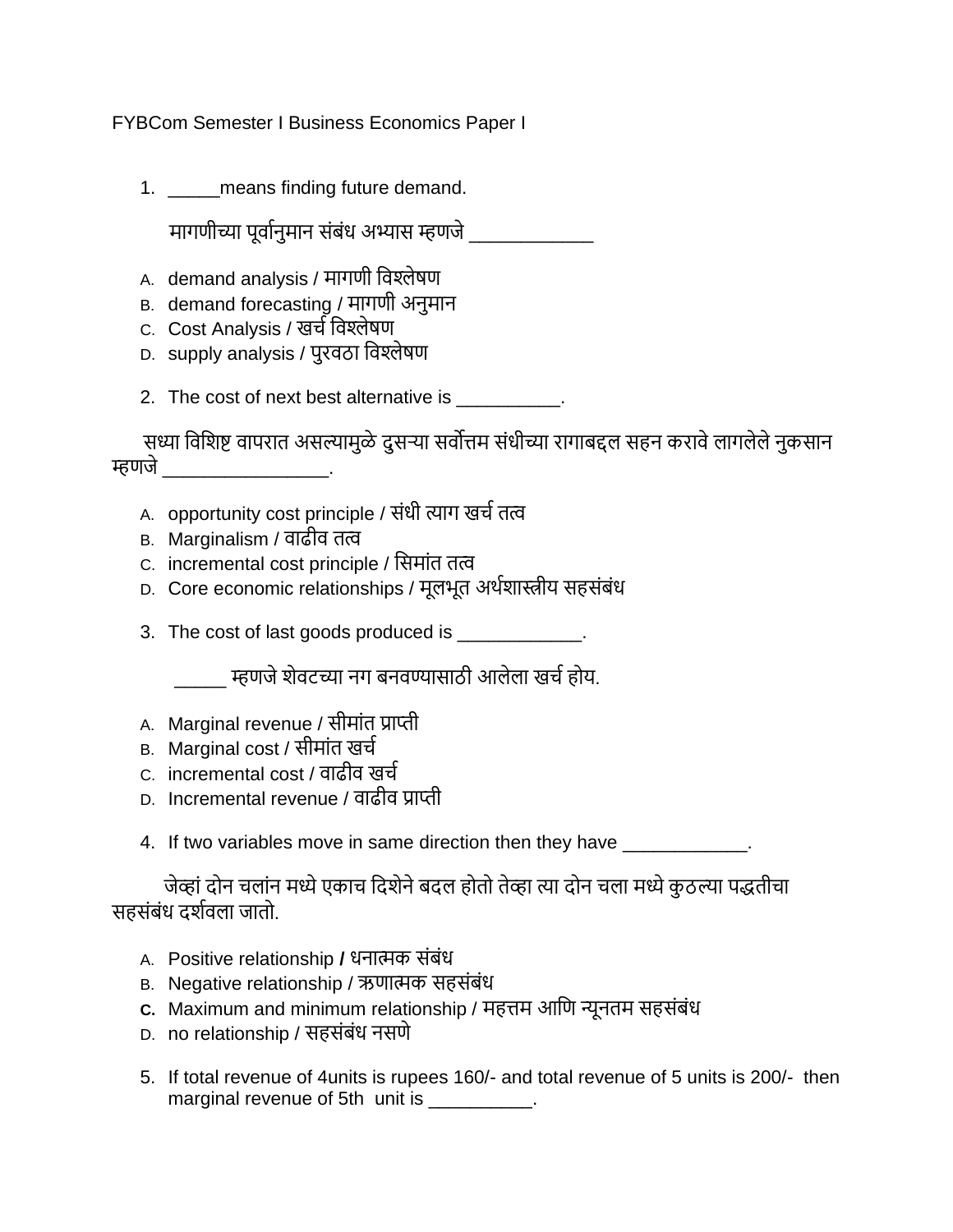जर 4th हा नग विकल्यावर एकूण प्राप्ती ही Rs.160/- आहे ब 5th नग विकल्यावर जर एकूण प्राप्ती Rs.200/- आहेतर 5th नगार्ी सीमांत प्राप्ती सांगा.

- A. 40 / 40
- B. 200 / 200
- C. 360 / 360
- D. 160 / 160
- 6. Law of demand indicate the inter-relationship between \_\_\_\_\_\_\_\_.

मागणीचा सिध्दांत हा ........यातील आंतरसंबंध दर्शीवितो.

- A. Price and supply / किंमत व पुरवठा
- B. Price and expenditure / किंमत व खर्च
- C. Price and demand / किंमत व मागणी
- D. Demand and supply / मागणी व पुरवठा
- 7. Demand can increase due to

मागणीत...... मुळे वाढ होऊ शकते.

- A. Increase in price / किंमत वाढीमुळे
- B. Increase in expenditure / खर्च वाढीमुळे
- C. Increase in income / उत्पन्न र्ाढीमुळे
- D. Increase in saving / बर्त र्ाढीमुळे
- 8. Income elasticity of demand is..... in the context of inferior commodities.

हलक्या प्रतीच्या वस्तूंच्या बाबतीत मागणीची उत्पन्न लवचिकता ही...... असते.

- A. Positive / धनात्मक
- B. Negative / ऋणात्मक
- C. Zero / िून्य
- D. Infinite / अनंत

\_\_\_\_\_\_\_\_\_\_\_\_\_\_\_.

9. If the demand for commodity is inelastic, then when the price of commodity increases, the total cost \_\_\_\_\_\_\_\_\_.

जर वस्तूची मागणी अलवचीक असेल, तर जेंव्हा वस्तूची किंमत वाढल्यास एकूण खर्चात

- A. No change / बदल होणार नाही
- B. Decreases / घट होईल
- C. Increases / र्ाढ होईल
- D. None of the above / यापैकी नाही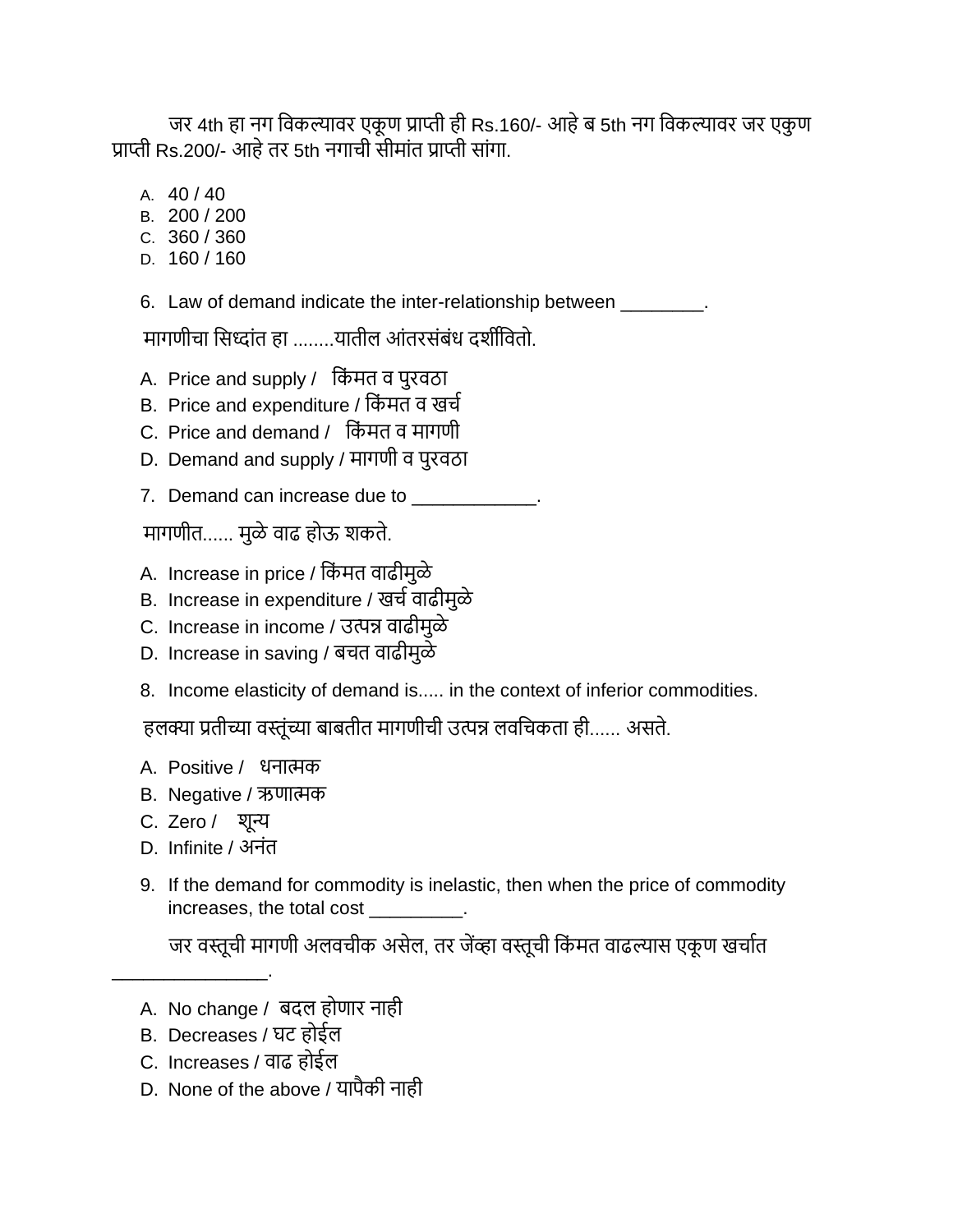10.When a slight change in price of commodity brings about infinite change in the demand for a commodity is called as

 र्स्ूच्या वकमतीतील र्ोडासा जरी बदल झाल्यास र्स्ूच्या मागणीत अगवणत बदल होत असेल तर त्याला........ म्हणतात.

- A. Perfectly elastic demand / पूर्ण लवचिक मागणी
- B. Perfectly inelastic demand / पूर्ण अलवचीक मागणी
- C. Relatively elastic demand / अवधक लर्वर्क मागणी
- D. Relatively inelastic demand / कमी लर्वर्क मागणी
- 11.The ISO quant curves are.......

सम उत्पादन वक्र हे ........स्वरूपाचे असतात.

- A. Convex / बवहगोल
- B. Concave / अंतर्ाक्र
- C. Vertical / उभा
- D. Horizontal / विवतजसमांतर

12.Every curve in the diagram of ISO quant curve indicates......... level of production.

सम उत्पादन वक्राच्या आलेखातील प्रत्येक वक्र उत्पादनाची ..........पातळी दर्शवितो.

- A. Same / सारखी
- B. Different / वभन्न
- C. Average / सरासरी
- D. Infinite / अगवणत
- 13.Give the full form of MRTP in english.

MRTP चे पूर्ण रूप इंग्रजीत लिहा.

- A. Marginal Rate of Technical Substitution
- B. Maximum Rate of Technical Substitution
- C. Minimum Rate of Technical Substitution
- D. Micro Rate of Technical Substitution
- 14.When MP is maximum, which of the following is true?

जेंव्हा सीमांत उत्पादन महत्तम असते तेव्हा खालीलपैकी काय खरे आहे.

- A. AP = MP / सरासरी उत्पादन=सीमांत उत्पादन
- B. AP is declining / सरासरी उत्पादन घटत जाते
- C. AP is maximum / सरासरी उत्पादन महत्तम होते
- D. AP is rising / सरासरी उत्पादन वाढत जाते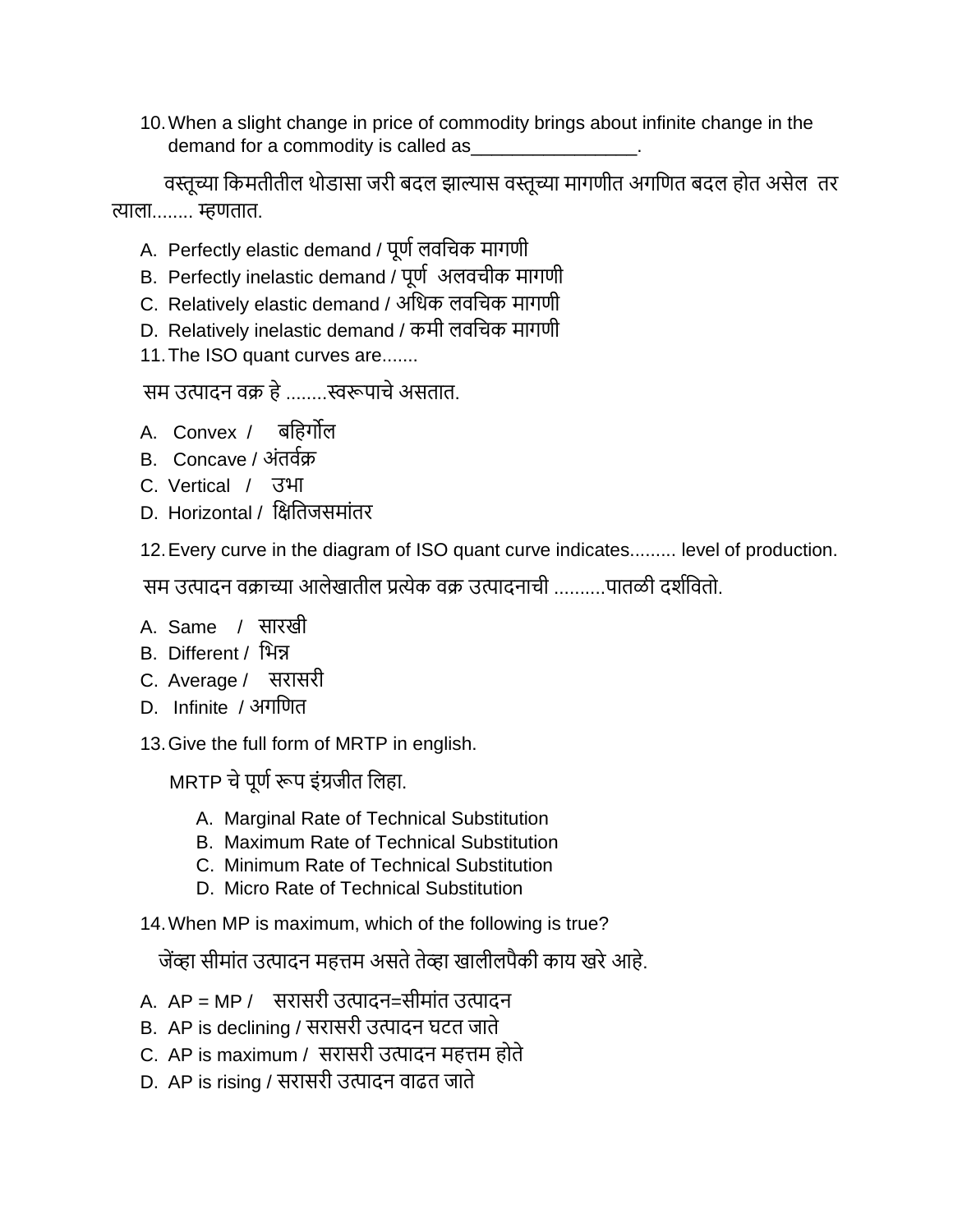15.Two ISO Quant curves...... to each other.

दोन सम उत्पादन र्क्र एकमेकांना...... असतात.

- A. Can intersect / छेदू शकतात
- B. Cannot intersect / छेदू शकत नाहीत
- C. Parallel / समांतर
- D. Vertical / उभे
- 16.Profit= Price \_\_\_\_\_\_\_\_
- नफा = किंमत –
- A. Total Cost/ एकूण खर्च
- B. Fixed cost/ स्थर्र खर्ा
- C. variable cost/ बदलता खर्ा
- D. marginal cost / सीमांत खर्ा

17.A profit maximizing firm need to monitor its \_\_\_\_\_\_\_\_ and Revenue

जास्तीत जास्त नफा मिळविण्यासाठी \_\_\_\_\_\_\_\_\_ आणि महसूलवर देखरेख ठेवणे आवश्यक आहे

- A. Cost / खर्ा
- B. Profit / नफा
- C. Fixed cost / स्थर्र खर्ा
- D. Variable Cost / बदलता खर्ा
- 18.Marginal cost refers to the change in total cost for a \_\_\_\_\_\_\_\_\_ unit change in output.

्डद्भवःः<br>सीमांत खर्च म्हणजे उत्पादनाच्या \_\_\_\_\_\_\_\_\_\_\_\_\_ युनिट बदलाच्या एकूण किंमतीतील बदलाचा संदर्भ होय

- A. One / एक
- B. Two / दोन
- C. Three / तीन
- D. Four / चार
- 19. The average variable cost will generally  $\qquad \Box$  as the output rises from zero to the normal capacity level of output.

उत्पादन शून्य वरून सामान्य क्षमतेच्या पातळीवर गेल्याने सरासरी बदलता खर्च \_\_\_\_\_ होईल A. Fall/ कमी

- B. Increase/ र्ाढ
- C. Equal/ समान
- D. Marginal/ सीमांत

20.When the Marginal Cost is equal to Average Total Cost, the average Total cost is

\_\_\_\_. जेव्हा सीमांत खर्च हा सरासरी एकूण खर्चा बरोबर असतो, तेव्हा सरासरी एकूण खर्च \_\_\_\_\_\_\_ असतो

A. Minimum/ कमीत कमी